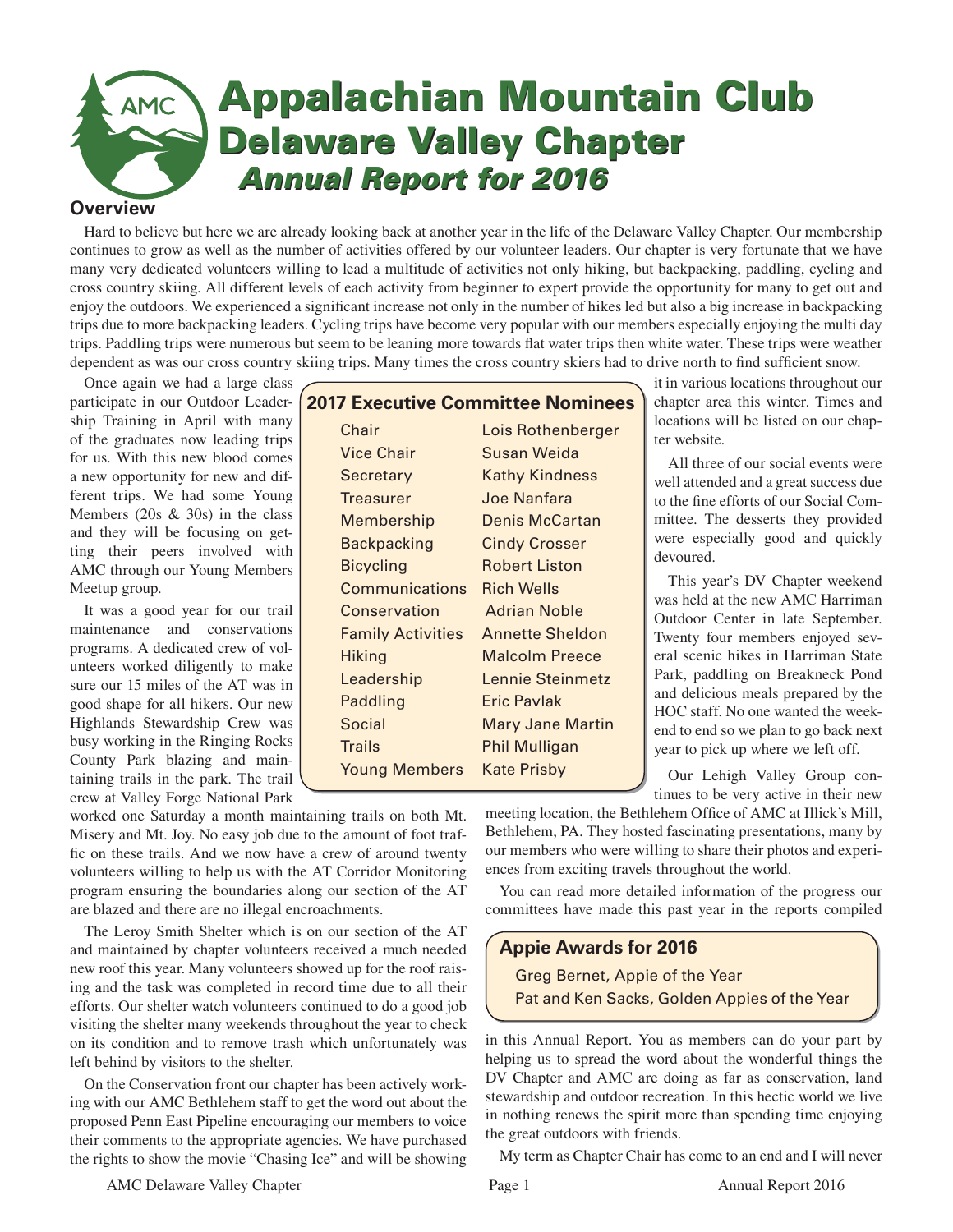be able to fully express my appreciation to all of the dedicated volunteers I have worked with these past three years, especially all the members of the Executive Committees and our wonderful volunteer leaders and trail maintainers who work so hard to make the DV Chapter one of the best. I am extremely proud of everyone's efforts. You made my job easy. I am passing the baton on to Lois Rothenberger who will lead our chapter to even greater accomplishments in the future. As for me, I am not going away. You will find me on the trails doing what I love to do best, having fun leading trips for AMC and spending time with like minded folks. See you on the trails!

*— Joan Aichele, Chapter Chair*



## **Backpacking**

This was a very strong year for backpacking. We had 20 weekend backpacking trips on the schedule that were run from March through October of 2016. This exceeds last year's number. There will be additional backpack trips posted for November of this year, but these are still in the planning stage. Our trips were all filled to capacity, with most wait listed. Thus, there is a neeed for new leaders to backpack. It is clear that weekend backpacks are the most popular.

There were four week-long backpacking trips along the AT, which also exceeds last year's two.

We had a beginner backpacking workshop that was full with 12 participants and followed by a beginner backpack trip. The feedback was very positive and it is clear that each year that Ron Phelps and I do this, we just seem to improve upon the previous year.

This was an outstanding year for new leaders as several completed their co-leads. We had several new leaders, several that I have personally mentored. Completed: Lisa Chao, Anthony Palandro, Christina Pisel, Lizzie Grobble and Steve Campanelli. In process: Adrian Noble, Amelia Wisniewski-Barker and Robin Jackson.

This was an outstanding year and the momentum is growing with each passing year. It is my plan moving forward to add new leaders, but also to encourage those who have completed the requirements to move forward and lead trips.

I thank everyone for their cooperation in making this section so strong, safe and a most enjoyable experience for those of us on the trail. — *Cindy Crosser, Backpacking Chair*

# **Bicycling**

 We saw a slight decrease in the number of bicycle rides this year, down nine percent, which perhaps may be attributable to



excess heat during the summer months in our region this year. Many rides have been held on rail trails and paved multi-use paths, and several road rides were led this season. From March through September, 43 rides were listed, and three multiday bicycling trips were run. Rides are listed in October and November, and bicycling could continue through the end of the year, depending on the weather and the level of interest of the participants.

We welcomed two new bicycling leaders this season; Bob Liston and Brian Horowitz. Gary Schwab has completed his first bicycling co-lead. Much appreciation and thanks goes to all of the leaders who organized and led bicycle rides for the chapter this season; Joan Aichele, Terry Berntsen, Barb Blythe, Tammy Brandon, Rich Einstein, Brian Horowitz, Ian Kindle, Steve Leibrock, Jeff Lippincott, Bob Liston, Ann Ross, Gary Schwab, and Noelle Schwartz.

Special recognition goes out to leaders who planned and led multi-day bicycling trips this season: Terry Berntsen to Monongahela National Park, WV; Jeff Lippincott to Lake Ontario and 1000 Islands, NY and Canada; and Terry Berntsen to Cape Cod and Martha's Vineyard, MA. In October, Jeff Lippincott is leading a multi-day bike and hike trip in the Hudson Valley, NY.

There continues to be interest within the chapter for more multi-day trips. We encourage both seasoned and new bicycling leaders to consider adding a few more rides and multi-day trips to the schedule next season.

Bob Liston has been nominated to the position of Bicycling Chair for 2017, term to begin in November 2016. Bob has become a very active bicycling leader for the chapter this year, and will serve the chapter well in this expanded role.

 *— Tammy Brandon, Bicycling Chair*

#### **Communications**

The Communications Committee manages the chapter website, three e-mail lists, the newsletter and Meetup. The committee also serves as the chapter interface with AMC staff in supporting the ActivityDB system.

It takes the knowledge, skill and dedication of many chapter volunteers to make sure everything works smoothly. We acknowledge the contributions from: Joan Aichele, e-mail List Membership manager; Jim Catozzi and Bill Steinmetz, ActivityDB management and Eric Pavlak, Footnotes editor and publisher who also serves as web keeper. Support from Rich Pace in keeping Meetup up and running continues to be most valuable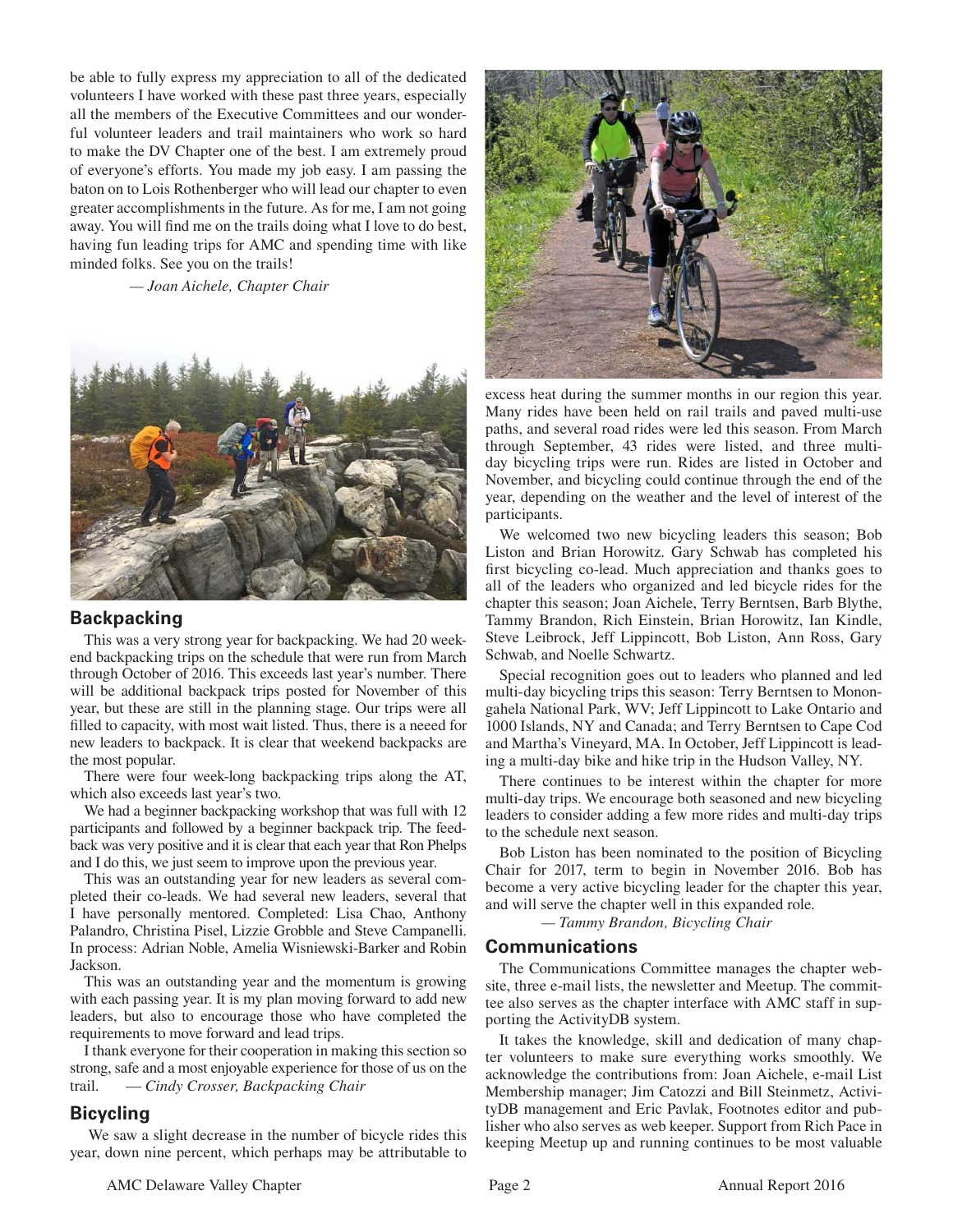and much appreciated. Also John Rowen's support maintaining the chapter activity calendar remains vital to the chapter.

Meetup continues to grow. Membership is now 6,170, an increase of 1,570 members since last year's report. A second Meetup site focused on young members was established this year. The site currently has 408 members, a little less than double last year's total. A taskforce has been formed to evaluate our use of both Meetup groups.

The chapter Facebook presence continues. About five new posts appear weekly. Facebook is an excellent way to get information out without flooding member's email inboxes with mail. Facebook allows photo posting and two-way conversation, a feature that we have yet to utilize fully. We salute our contributors to our Facebook site and urge anyone who wants to be involved to contact us. We would like to grow our selection of post-activity photos and descriptions, as this is a great and cost-effective way to promote the chapter.

The ActivityDB system underwent minor changes this

year, mostly in support of the redesigned AMC website which displays trips differently than what it previously did. The trip entry form changed and with the objective of making it a bit easier for leaders to use. On the downside, adding new leaders became more complex. The one negative impact was we lost the ability to provide a map that allowed users to extract driving directions. It's a feature still under review. We still entertain the hope that the full map functionality will be restored before too much more time passes.

The chapter continued to expand the use of Paypal as a payment option. Paypal accepts credit cards as well as direct Paypal payment. The system has proven secure and allows the chapter to avoid having to store or even pass sensitive personal financial information. This year use of the Paypal system was expanded to include more complex events where multiple options and prices apply. We also introduced invoicing this year, a feature we used for the chapter weekend. That feature appears to be a viable option for use with the more complex activities featuring several options which influence final pricing. The only downside is that it separates reservations from payment. This has the potential to add to a leader's workload by forcing the leader to contact people who have registered but not paid. It does afford better control of "inventory," though.

AMC rolled out its redesigned website to somewhat mixed reviews, though it is now more compatible with mobile devices which are gradually replacing the more traditional laptop and desktop computers as the preferred method for accessing the internet.



The chapter continues to publish a weekly message. Keeping the message out of SPAM folders proved to be challenge this year. As there has been some turmoil at Yahoo. We investigated the use of a commercial mailer program (MailChimp) and found it to be an alternative to Yahoo in certain applications. In other applications involving bulletin board type use, such as the leaders' hotline it would not work. One positive, going to a commercial mailer would reduce the volunteer effort needed to publish the message and maintain the subscription database. Because of Yahoo policy changes maintaining the database has become a major and labor intensive problem.

> *— Rich Wells, Communications Chair*

#### **Conservation**

Our Conservation web page was revised and updated.

Details of current local and nationally important conservation issues were added together, where possible, with links to encourage and easily allow members to comment to the

appropriate authority.

This was done for: the Land and Water Conservation Fund renewal, the 2015 Draft PA Forestry Management Plan, the Preserve New Jersey Act, and the PennEast Pipeline Draft Environmental Impact Statement.

A total of six conservation specific events were held:

Caring for American Chestnut trees at Trexler Nature Preserve. Delaware Canal cleanup.

Nockamixon State Park, Earth Day Clean Up.

Garlic Mustard removal at Mariton Wildlife Sanctuary.

American Chestnut tree planting at Paunacussing Preserve.

The Conservation Chair attended all Clubwide Conservation Committee meetings, the AMC Summit, and the ATC Volunteer Leadership Conference.

 *— Adrian Noble, Conservation Cha*ir

#### **Family Activities**

A number of family-oriented events were successful during the year, notably both summer and winter hikes at popular venues including Giving Pond, Upper Black Eddy, PA and Washington Crossing Park, Titusville, NJ; midweek and weekend family getaways at Mohican Outdoor Center.

There was some family participation also in paddling, bird censusing, and sports-stadium service events (Red Goes Green at Citizens Bank Park, Philadelphia). Other events (ice skating, natural history treasure hunt, local nature walks, summer family group camping and hiking) did not attract our members interest. Events of outdoors-educational interest sponsored by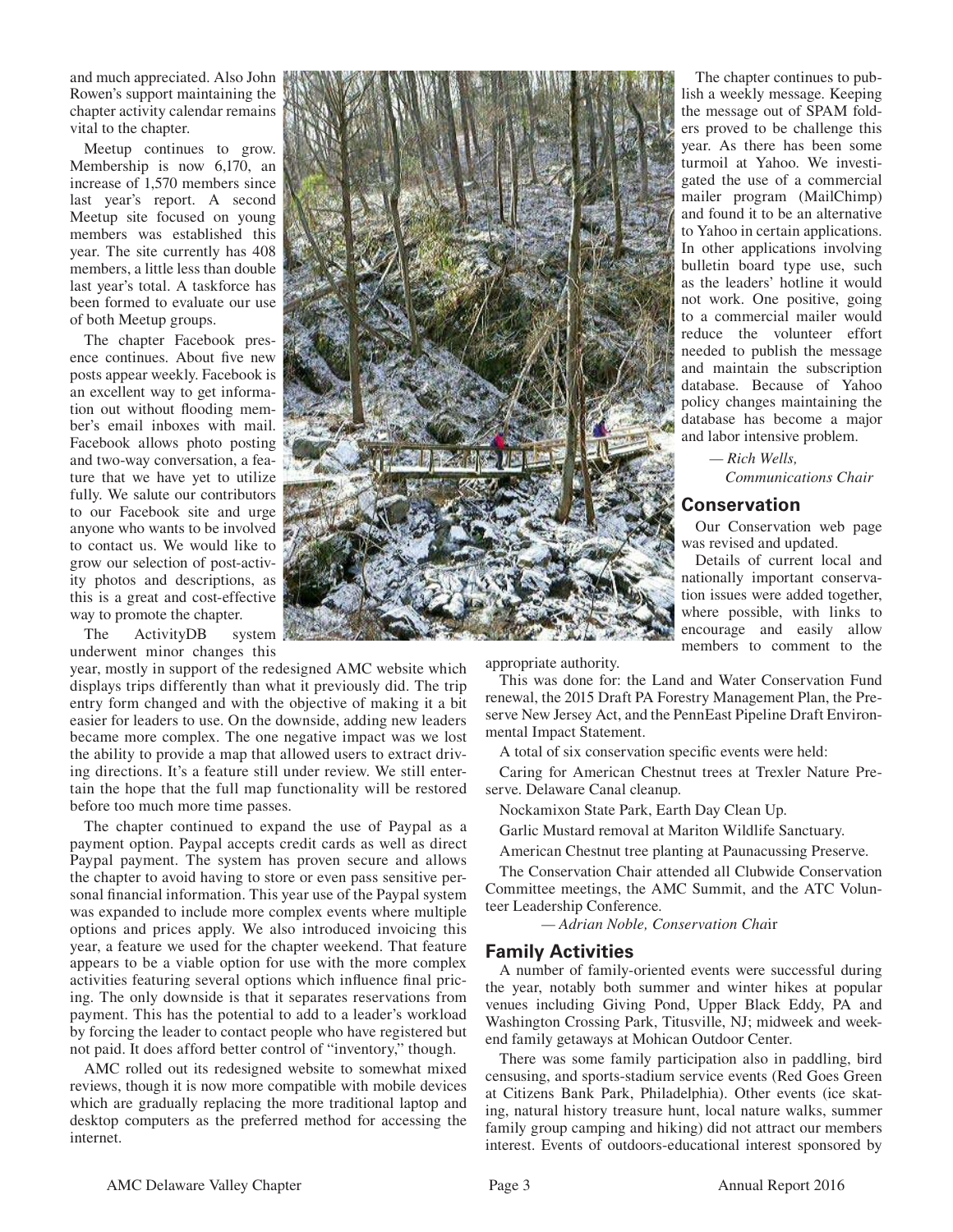

other local organizations, when cross-listed on the AMC website, drew considerable attendance from the sponsor membership, but no additional AMC members.

In general, family events need to be advertised outside the AMC website in order to attract a desirable level of response. Examples of such outside audiences include private outdoors recreational groups (e.g., Meetup groups), specific parks activities email lists, state recreation websites, and selected other social associations (e.g., a German-English social club).

Families with young children are reluctant to travel far in order to access AMC-sponsored family-friendly activities, when similar organized activities are commonly offered through local park nature centers. This is inherently not the case with adultoriented activities (e.g., longer hikes); the longer duration of such events, and the comfort and safety of group hiking, justify the longer travel required.

Ideally, our considerable numbers of inactive hike leaders might offer plentiful, short, local, family-friendly hikes and other activities; we strive to motivate them to do so.

 *— Annette Sheldon, Family Activities Chair*

## **Hiking**

For the period January 1 to September 30, 2016 DV Chapter completed and reported 551 activities of which 427 were hikes (78 percent). The detailed breakdown of hikes is:

| <b>Hikes Completed</b> | 42.7   |
|------------------------|--------|
| Unique leaders         | 101    |
| Unique hikers          | 1244   |
| Total miles hiked      | 36,732 |

Our hike leaders are to be congratulated for their fine efforts in getting so many participants outdoors.

A special thanks to the leaders who repeat hikes each week thereby allowing members to plan well ahead. The repeat hikes occur on Monday and Tuesday-David Stein and Pat Naismith. Wednesday-Elizabeth Fox, also Wednesday a rotation of several leaders who lead in and around the Delaware River Valley from the Water Gap to Lower Bucks County, Mercer County and Hunterdon County. Thursday-Denis McCartan and Phil Mulligan.

During the reporting period our hike leaders arranged and led 21 multi-day hikes. Our gratitude and admiration for such dedication go to: Barbara Beatrice, Jeff Fritzinger, Lennie and Bill Steinmetz, Phill Hunsberger, Mark Kern, Terry Bernsten, Jennifer and Guy Percival, Annette Sheldon, Stanton De Reil, Lorraine Abate, Cindy Good, Sue Bickford-Martin, Robin Aronow, Ron Phelps, Ira Rubinstein, Joe Nanfara, Lisa Lombardo, Barb Blythe, John Garner, Michelle Valario, Eleanor Conwell, Ed Loch, Denis McCartan, John Rowen, Joan Aichele, Geri Chmiel, Sandy Unger. Congratulations to you all for a great job done.

There are currently 101 members who have accumulated 100 plus activity miles. There are eight members who have achieved 500 plus activity miles and one member has racked up 1,591 activity miles, goodness knows how far Len will go when he gets his legs to work.

The on-line reporting system for trip reports and releases has improving utilization. Of the 551 activities completed 415 or 79 percent were recorded using this system. The on-line system eliminates the need for the printed trip report sheet, the DV Chapter therefore avoided the use of 68 ounces of paper so far this year. A modest amount, but think what it would mean if every AMC chapter adopted this system. As of September 30 all hike leaders had submitted all of their documents, i.e. nothing outstanding. Well done everyone.

. *— Malcolm Preece, Hiking Chair*

## **Leadership**

The AMC-DV's annual **Outdoor Leadership Training** course took place on the weekend of April 15-17 at the Environmental Education Center at Nockamixon State Park. The Class of 2016 had a total of 29 graduates with a wide variety of backgrounds and interests. Participants included: Imma Barrera, Gil Clark, Lorraine Cosumano, Andrea Deimel, Daryl Ezzo, Cindy



Good, Chun (Connie) Guan, Greg Honachefsky, Ras Howard, Bob Insinger, Mary Insinger, Robin Jackson, Mike Kennedy, Claudine Kos, Magan Kustera, Bob Liston, Jean MacFarlane, Katie Martens, Julia Menzo, Dave Mitchell, Elayna Moffitt, Anthony Myers, Elan Ovall, Rand Salani, Joanie Schultz, Gary Schwab, Jay Sitkin, Deanna Stull, and Amelia Wisniewski-Barker. Trainers for this year's course included: Joan Aichele, Terry Berntsen, Tammy Brandon, Cindy Crosser, Kristi Edmonston , June Gondi, Pete Jarrett, Mark Kern, Phil Mulligan, Eric Pavlak, Ron Phelps, Malcolm Preece. John Rogers, Bill Steinmetz, Lennie Steinmetz, and Rich Wells.

As part of the leadership training weekend, a **Leaders Dinner**  was held at the Pennridge Community Center on Saturday night which all DV Chapter leaders were invited to attend. More than 75 current and future leaders took part in the evening's activities, which included pre-dinner tutoring sessions on the use of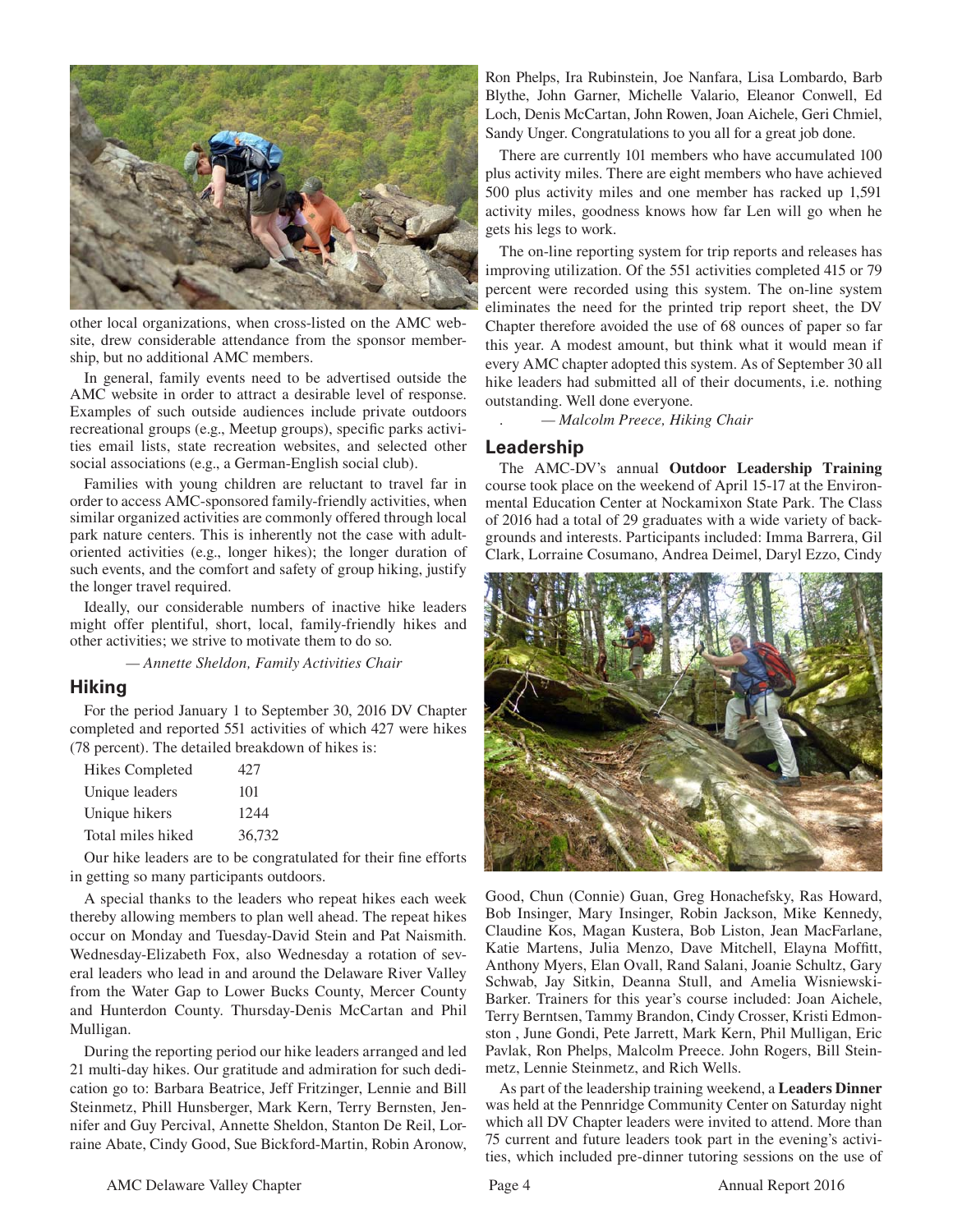

the AMC Activities Database and an excellent dinner provided by Lindinger's Catering and the AMC-DV Social Committee.

The evening presentation included an opportunity for DV leaders to find out a little about each of the new trainees, and gave the trainees a chance to hear from experienced leaders about why they enjoy their roles as DV leaders. AMC staff members Kristi Edmonston (Leadership Development), Susannah Hatch (Volunteer Relations) and Cathy Reuscher (AMC Bethlehem office) as well as DV Chapter Chair Joan Aichele were on hand to share information about various AMC programs. The group then broke into roundtable discussion groups to "caucus" on the types of activities that they would like to see added to the DV schedule in the coming months.

Several DV Chapter members attended the Young Members Leadership Training course that took place at Harriman Outdoor Center on the weekend of September 16-18. Kate Prisby, a DV Chapter leader, served as one of the facilitators for the event, and three DV Chapter members (Sarah Richardsen, Rob Reese, and Sarah White) attended.

In addition, several DV members will be attending the Leadership Training course offered by the Connecticut Chapter on the weekend of November 18-20 in Litchfield, CT. We have had an arrangement with the Connecticut Chapter for a number of years so that our members may attend training there in the fall if they want to get started as chapter leaders without waiting for the DV's annual course in the spring.

The DV Chapter has offered a pilot program for the past two years to reimburse chapter activity leaders who take the Wilderness First Aid course. In the past, leaders have been reimbursed for 50 percent of the cost fees, but the new program has allowed leaders to be reimbursed as much as 100 percent, based on the number of trips they lead per year. A number of people have taken advantage of this opportunity, and we are pleased to have so many leaders trained in these important skills.

Finally, the Leadership Committee has been involved in the development of COLL, the AMC's new Center for Outdoor Learning and Leadership. We were asked to contribute a variety of materials from our leadership training program to the building of the outdoor leadership track in this new online portal currently being developed. This portal is expected to be launched in 2017.

 *— Lennie Steinmetz, Leadership Chair*

# **Lehigh Valley Group**

The Lehigh Valley Group has now completed its twenty-fourth year of existence. Meetings take place on the third Wednesday of every month (except December, July, and August). Starting in 2016, these have moved to a different location at Illick's Mill in Bethlehem, the new home of the AMC's Mid-Atlantic Region office.

Programs this year have included presentations on a wide range of topics including: "Hiking in Iceland" by John Rogers, "Annapurna Loop and Thapa Peak" by Phill Hunsberger, "Norway and Sweden" by Margaret McDonald,

"Mount Rainier Climb" by Jeff Fritzinger & Barbara Beatrice, "Pocono Heritage Land Trust and Old Growth Forests" by Bill Sweeney, "Pacific Crest Trail" by Tom Strauss, "A Journey Through India" by David Stein, and "Sierra Nevada Adventure" by Carl Ganong & John Rogers. AMC Bethlehem staff

members Cathy Reuscher and Mark Zakutansky frequently share information on conservation efforts and concerns, and Chapter Chair Joan Aichele provides information on upcoming AMC-DV events.

The LVG monthly meetings also include a short discussion on upcoming outdoor activities and a social time with refreshments. Meeting attendance ranges from 30 to 50 people, including longtime AMC members as well as potential members who have read about the meeting in local newspapers or on Meetup. The group looks forward to continuing these monthly gettogethers for years to come.

*— Phill Hunsberger, Lehigh Valley Group Chair*

# **Membership**

The role of the Membership Committee is to administrate member data as members notify of changes, and to engage existing members and promote club awareness amongst prospective new members.

We did not experience high demand from members notifying us of changes that needed to be made over the course of the year. Perhaps maybe a dozen or so instances of address/ email changes along with one or two chapter affiliation changes because members had moved into/out of the area.

Member engagement included a gear swap and sale prior to the Activity Social was successful at attracting a lot of participants, many of whom attended the social, as well as more casual visitors and browsers. This is something we would seek to repeat on an annual basis preferably in connection with the activity social but potentially independent of other events depending on availability of facilities.

The Membership Committee hosted two new member weekends in 2016. The first was hosted at the AMC Mohican Outdoor Center in late July. The second was organized in conjunction with the New York-NoJersey Chapter and was held at the newly opened Harriman Outdoor Center. Activities for both events included two days of organized hiking, social hours, paddling, free time and a movie night (Harriman). The Membership Committee will seek to add similar events for the following year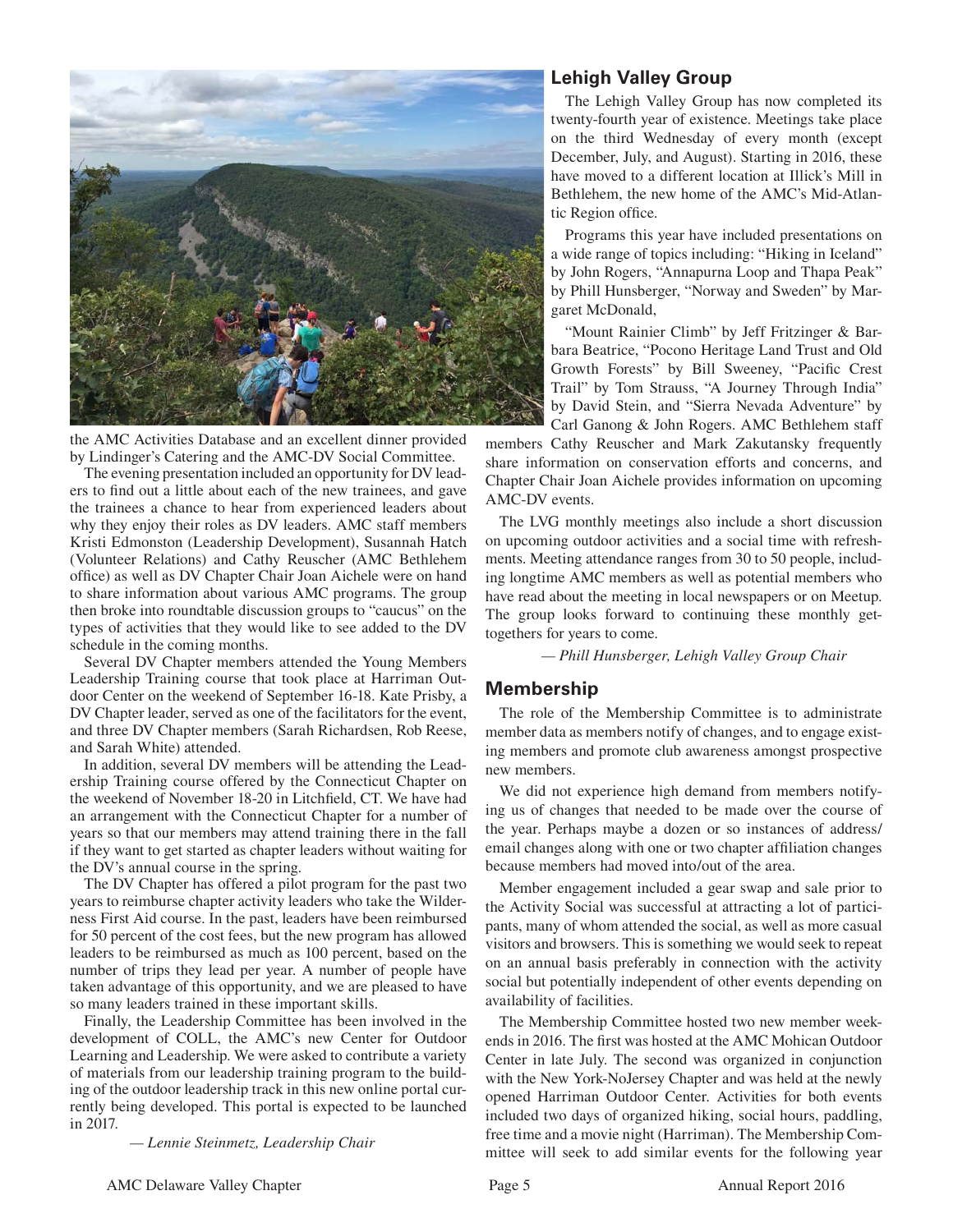contingent on recruitment of leaders willing to organize them

In August the membership chair organized a car camping weekend at Ricketts Glen State Park. The weekend was well attended by new members, particularly families. The weekend involved two days of organized hiking at World's End State Park as well as Rickett's Glen. This event will likely be repeated and a similar additional event is currently being planned for Ohiopyle State Park for 2018.

The membership chair organized an interpretive hike over two days at Gettysburg National Military Park. The hike was well attended by new members, particularly families. Time permitting, this event may be repeated although probably not the Fourth of July weekend as it was in 2016.

The membership chair hosted three separate day hikes specifically designed for new members during the Spring of 2016 at Tohickon Valley, Wissahickon and French Creek. For our fall schedule we are hosting similar events at Evansburg, Tohickon and Nolde.

 *— Denis McCartan, Membership Chair*

#### **Paddling**

There was little spring white water available due to dry conditions, and even our season-opening flat water trip had to be moved from the Neshaminy Creek to the Delaware River due to low water. Additional trips were canceled due to low water and bad weather

Flat water trips remain popular, and are often filled to capacity. For seven years, we have been running numerous flat water trips using Meetup to successfully fill trips to capacity, and used it to boost training course registration. We ran a total of 23 trips this year.

This year's training program included a two-day basic canoeing course. The first session was postponed due to bad weather, and combined into a single weekend, June 18-19. The two-day solo open canoe course which also introduces paddlers to white



water, was canceled due to the injury of one instructor and the absence of the other due to a family health problem.

The one-day swiftwater safety course was held on July 16 on the Delaware River at the Lambertville wing dam with 10 participants.

Very low water conditions limited fall trips, and the fall white water release on the Tohickon Creek was canceled.

*— Eric Pavlak, Paddling Chair*

#### **Shelter:** Leroy Smith shelter on the AT

The Volunteer Shelter Watch caretaking program has been in

place every year since the Leroy Smith Shelter's dedication in 1974. Summer Watch extends from mid-April through October with a volunteer visiting the Shelter once a week. Winter Watch follows with a volunteer visiting the shelter every two weeks.

The watchers check the shelter, composting privy, the adjacent camp site and three lower springs, remove debris from the Katellen Trail and post their findings to the shelter chair. The hikes up to the shelter and return to the Pennsylvania State Game lands parking lot average 3-4 hours with additional auto miles to the parking lot and the return home.

The event of the decade was the installation of the shelter's new roof, the improvement of the big rock circle around the fire



pit and a new sign at the tent site in December 2015.

Leroy's Log: Shelter visitors may write about their experiences at the Shelter or on the trail. The Shelter Chair compiles an occasional column with selected entries for DV Footnotes.

New Watchers: We need to add volunteers to the watch team and replace retiring watchers, some of whom have watched for 20 years!

The chair will submit a column recruiting new volunteers for DV Footnotes. If you know of one or two or more, please contact Pat Sacks. A watcher must be 18 years old and drive or have a licensed driver to and from the Katellen trail. Junior watchers able to hike the trail may accompany a watcher and be acknowledged on the watcher's list.

Shelter Watch Hours: An average of 5 hours x 40 volunteer trips  $= 200$  hours  $+ 35$  hours Chair  $= 235$  hours

Shelter Watchers, November 2015 to October 2016: Nick Franco, Ben Giralico, Nancy and Jackson Greene, Bob Huey, Philip and Marty Hunsberger, Ed Johns, Russell and Sabrina Keim, Steve and Margo Kraft, Dave McGrath, Charles Ogle, George Omick, Ken and Pat Sacks, Dan and Dimitri Schwartz, Mike Sinclair, Donald Stewart, Ruth, Aaron and Benjamin Yeiser *— Patricia Sacks, Shelter Chair*

#### **Social**

The Spring Activity Social was held March 19 at the Perkiomen Township Firehall, Collegeville, PA. Several members attended the pre-social hike or bike ride on the nearby Perkiomen Trail. Denis McCartan planned a very successful gear swap and sale in the adjacent pavilion. Folks came to buy, sell and

AMC Delaware Valley Chapter **Page 6** Page 6 Annual Report 2016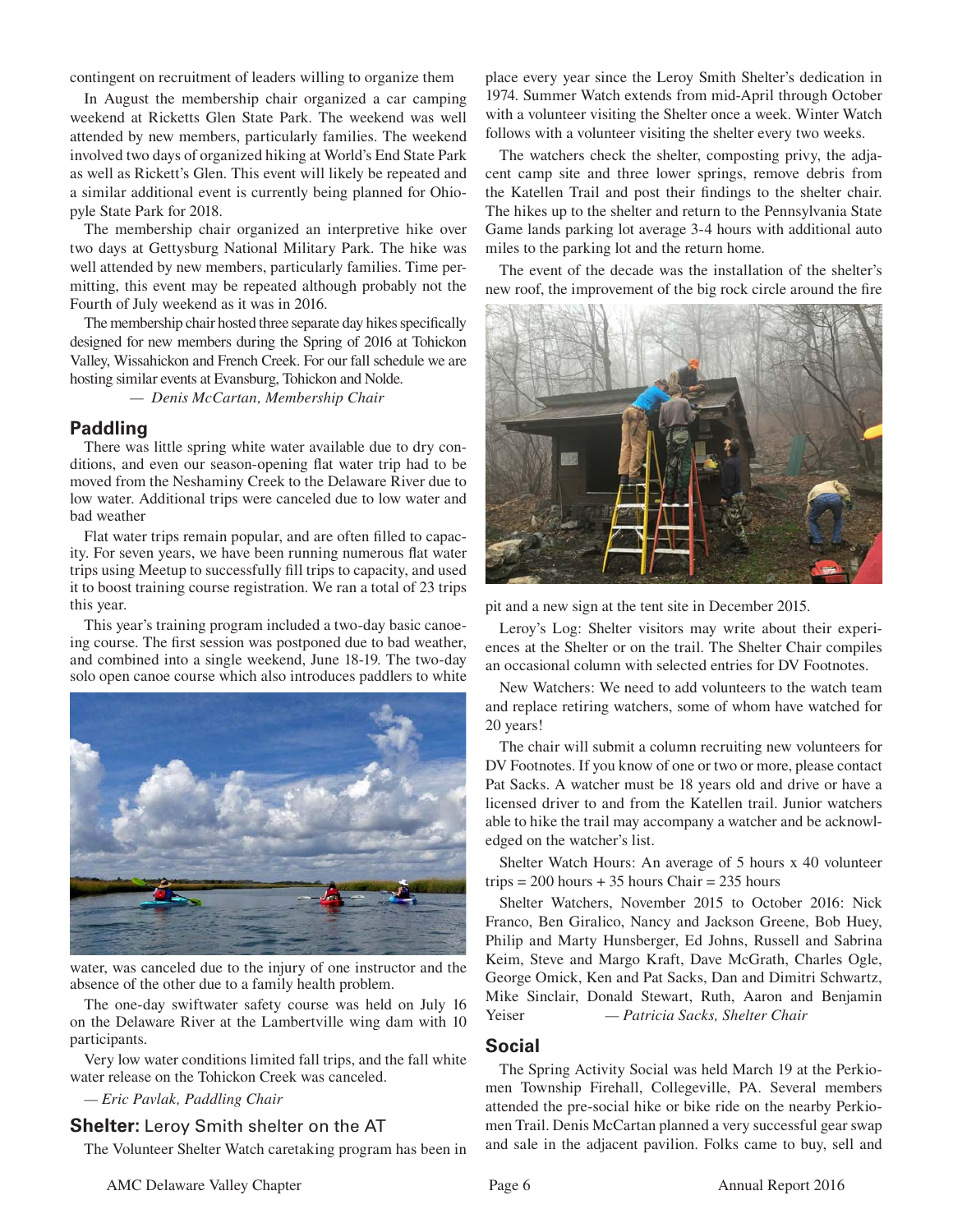barter for new and used outdoor gear a few hours prior to the social. It was a well attended, very successful venture. Lindinger's catered a delicious buffet for 84 attendees. Numerous members were recognized for their activity mileage and leadership activities, and recieved gifts for their accomplishments. The evening was capped with more socializing and delicious desserts. The chapter donated the leftover food to the Victory House Veteran's Shelter in Bethlehem, PA. Linda Watsula delivered the food.

Peace Valley Park was the venue for the DV Chapter Picnic, Saturday June 11. Several people came early and

enjoyed a great hike around the lake. The DV Chapter covered the cost for the hot dogs and burgers. The 82 participants (members and guests), brought side dishes and desserts. No rain. Again the Vets enjoyed the extra food from this event.

The Annual Dinner and Meeting will be held November 5 at the Pennridge Community Center, Silverdale, PA. The annual business meeting will include the election of the 2017 executive committee, and the presentation of the Appie and Golden Appie awards, and the Volunteer of the Month prize for 2016.

We are delighted to have two of our members, Marcia Comstock and Ira Rubinstein, speak on the highlights of their six-week trip to China. *— Geri Chmiel, Social Chair*

#### **Trails**

During 2016, trails activity continued regular work on the Appalachian Trail and the Valley Forge trails. Dan Schwartz and his crew continue maintenance on our section of the AT. Greg Bernet has been working in the AT as well as beginning work on the Highlands Trail Network, including the Bucks County Ringing Rocks Park.

At Valley Forge, we have been working on the Mt. Joy trail network including leading work parties from REI, Student Conservation Association and a Service Outing of the Sierra Club.

 The chapter's trails and conservation chairs attended the Appalachian Trail Conservancy's leadership workshop in August. *— Phil Mulligan, Trails Chair*

# **Young Members**

One of our Young Members participated in a club wide meeting of YMs at the AMC Highland Center in May to acquire ideas for leading Young Member activities as well as networking with other AMC chapters YMs . In September three of our newer Young Members attended a club wide Outdoor Leadership Training at Harriman Outdoor Center in their first step to becoming DV Chapter leaders. One of our current YM leaders assisted with this training.

The DV Chapter is committed to attracting Young Members in order to add diversity to the club, to promote the value of the outdoors and to assure the continuation of the conservation and recreation aspects of AMC.



Our strategies are to continue efforts to recruit Young Member Leaders who can commit to hosting at least one or two events a year. Continue collaboration with other chapters in hosting Young Member events. Offer a variety of activities on a regular basis. Offer a number of events that are easily accessible by public transportation. Recruit a Vice Chair and an active committee.

— June Gondi, Young Member Chair

# **Treasurer's Report**

**Overall Financial Assessment** The activities of the Delaware Valley Chapter resulted in a small deficit. A year over year comparison shows hike leaders received \$3,683 in tuition reimbursement for wilderness first aid training during this year compared to \$983 for the same period of the prior year.

The accounting for activity trips changed this year to reflect the total revenues in Activities-Trips and the total expenses in Membership Activities. In the prior year these numbers were netted against each other and therefore did not appear in the report. The Executive Committee thought the membership would be interested to see the level of trips and changed the accounting methodology.

**Financial Details** The Delaware Valley Chapter operates as a branch of the Appalachian Mountain Club, a non-profit corporation with headquarters in Boston, MA. Chapter financial activities comply with rules established by the AMC, including the AMC fiscal year from January 1 through December 31. The chapter's books are maintained on a cash basis in a computerized accounting system and the chapter provides an annual financial report for AMC audit and review within a month after completing the fiscal year.

Chapter income comes primarily as an allocation of a portion of the AMC dues paid by members who reside in the Delaware Valley area. In the 12 months covered by this report, the dues allocation provided most of the chapter's income similar to previous years. Because this report occurs before the end of the official fiscal year, it follows the format from recent years and covers a 12-month accounting period from October 1, 2015 through September 30, 2016. Comparisons are provided with the preceding 12 month period.

**—** *Joe Nanfara, Treasurer*

#### **Financial statement follows on the next page.**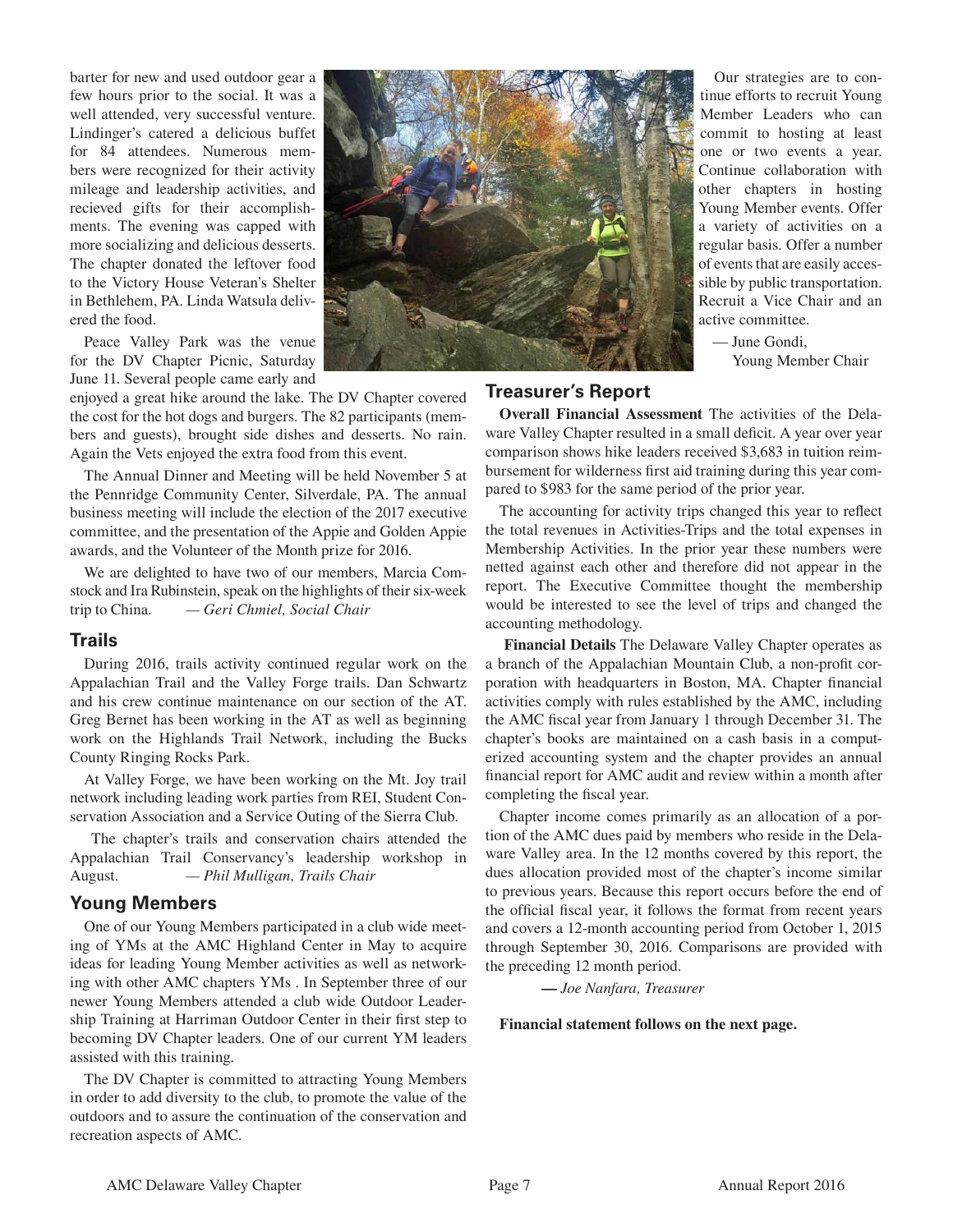| Operational Income vs. Expense for the 12 month period from 10/1/2015 thru 9/30/2016 compared to | prior 12 month period |                     |                               |
|--------------------------------------------------------------------------------------------------|-----------------------|---------------------|-------------------------------|
|                                                                                                  |                       |                     |                               |
|                                                                                                  | <b>Current Period</b> | <b>Prior Period</b> |                               |
| <b>Allocation from AMC Dues</b>                                                                  | 16,720.25             | 16,640.75           |                               |
| Membership sales                                                                                 | 1,100.00              | 1,630.00            |                               |
| Reimbursement from ATC                                                                           | 8,138.66              | 5,989.66            |                               |
| Other Income                                                                                     | 5,103.16              | 3,578.49            |                               |
| Interest from Bank Accounts                                                                      | 6.17                  | 7.50                |                               |
| <b>Activities-Trips</b>                                                                          | 6,372.43              | 0.00                |                               |
|                                                                                                  |                       |                     |                               |
| <b>Total Income</b>                                                                              | 37,440.67             | 27,846.40           |                               |
|                                                                                                  |                       |                     |                               |
| Communication                                                                                    | 1,458.17              | 841.65              | Accounting method change.     |
| Attendance at Club Wide Mtgs                                                                     | 2,457.15              | 3,855.37            | See Treasurer's Report above. |
| Trails & Shelter Maintenance                                                                     | 8,958.59              | 6,966.85            |                               |
| Recognition                                                                                      | 2,393.00              | 4,182.22            |                               |
| <b>Chapter Social Events</b>                                                                     | 6,401.80              | 4,614.84            |                               |
| <b>Committee Expenses</b>                                                                        | 2,475.28              | 756.18              |                               |
| <b>Membership Activities</b>                                                                     | 6,166.99              | 119.63              |                               |
| Leadership and Outdoor Skills                                                                    | 5,337.42              | 3,459.63            |                               |
| Other Expenses                                                                                   | 1,285.00              | 4,004.56            |                               |
|                                                                                                  |                       |                     |                               |
| <b>Total Expenses</b>                                                                            | 36,933.40             | 28,800.93           |                               |
|                                                                                                  |                       |                     |                               |
| Surplus/Loss - income less expenses                                                              | (2, 176.37)           | (954.53)            |                               |

 $\overline{1}$ 

 $\overline{\Gamma}$ 

| Cash Assets on 9/30/2016 compared to 9/30/2015                                                                    |                       |                     |                 |  |  |
|-------------------------------------------------------------------------------------------------------------------|-----------------------|---------------------|-----------------|--|--|
|                                                                                                                   |                       |                     |                 |  |  |
|                                                                                                                   |                       |                     | <b>Increase</b> |  |  |
|                                                                                                                   | 9/30/16               | 9/30/15             | (Decrease)      |  |  |
|                                                                                                                   |                       |                     |                 |  |  |
| <b>Checking Account</b>                                                                                           | 2,605.47              | 2,167.73            | 437.74          |  |  |
| Money Market Account (savings)                                                                                    | 29,115.73             | 29,046.20           | 69.53           |  |  |
| <b>Operating Cash Assets</b>                                                                                      | 31,721.20             | 31,213.93           | 507.27          |  |  |
|                                                                                                                   |                       |                     |                 |  |  |
| AMC Investment Account*                                                                                           | 57,352.00             | 58,318.64           | (966.64)        |  |  |
|                                                                                                                   |                       |                     |                 |  |  |
| * The AMC Investment Account is managed by AMC and is available to Chapters to provide long term growth           |                       |                     |                 |  |  |
| opportunities for funds not needed for current operations. Deposits and withdrawals of these funds are restricted |                       |                     |                 |  |  |
| to specific periods of each calendar quarter.                                                                     |                       |                     |                 |  |  |
|                                                                                                                   |                       |                     |                 |  |  |
| Checking and money market funds are in FDIC insured bank accounts                                                 |                       |                     |                 |  |  |
|                                                                                                                   |                       |                     |                 |  |  |
| Cash assets are divided among the three categories as:                                                            |                       |                     |                 |  |  |
|                                                                                                                   |                       |                     |                 |  |  |
|                                                                                                                   | <b>Current Period</b> | <b>Prior Period</b> |                 |  |  |
| <b>Operating Funds</b>                                                                                            | 30,918.48             | 30,411.21           |                 |  |  |
| <b>Reserve Funds</b>                                                                                              | 57,352.00             | 58,318.64           |                 |  |  |
| Henry Wu Scholarship Fund                                                                                         | 802.72                | 802.72              |                 |  |  |
|                                                                                                                   |                       |                     |                 |  |  |
|                                                                                                                   | 89,073.20             | 89,532.57           |                 |  |  |
|                                                                                                                   |                       |                     |                 |  |  |
| Operating Funds are the funds and reserves for day-to-day operations of the Chapter                               |                       |                     |                 |  |  |
|                                                                                                                   |                       |                     |                 |  |  |
| Reserve Funds are set aside for long-term growth                                                                  |                       |                     |                 |  |  |
|                                                                                                                   |                       |                     |                 |  |  |
| The Henry Wu Scholarship Funds are allocated for financial support to youth and student programs                  |                       |                     |                 |  |  |
| in fields appropriate to the AMC's mission of conservation, education and recreation.,                            |                       |                     |                 |  |  |
|                                                                                                                   |                       |                     |                 |  |  |
| Questions or comments on this report are welcome and can be addressed to the Treasurer at the                     |                       |                     |                 |  |  |
| Annual Dinner or by e-mail to treasurer@amcdv.org - Joe Nanfara, Treasurer                                        |                       |                     |                 |  |  |